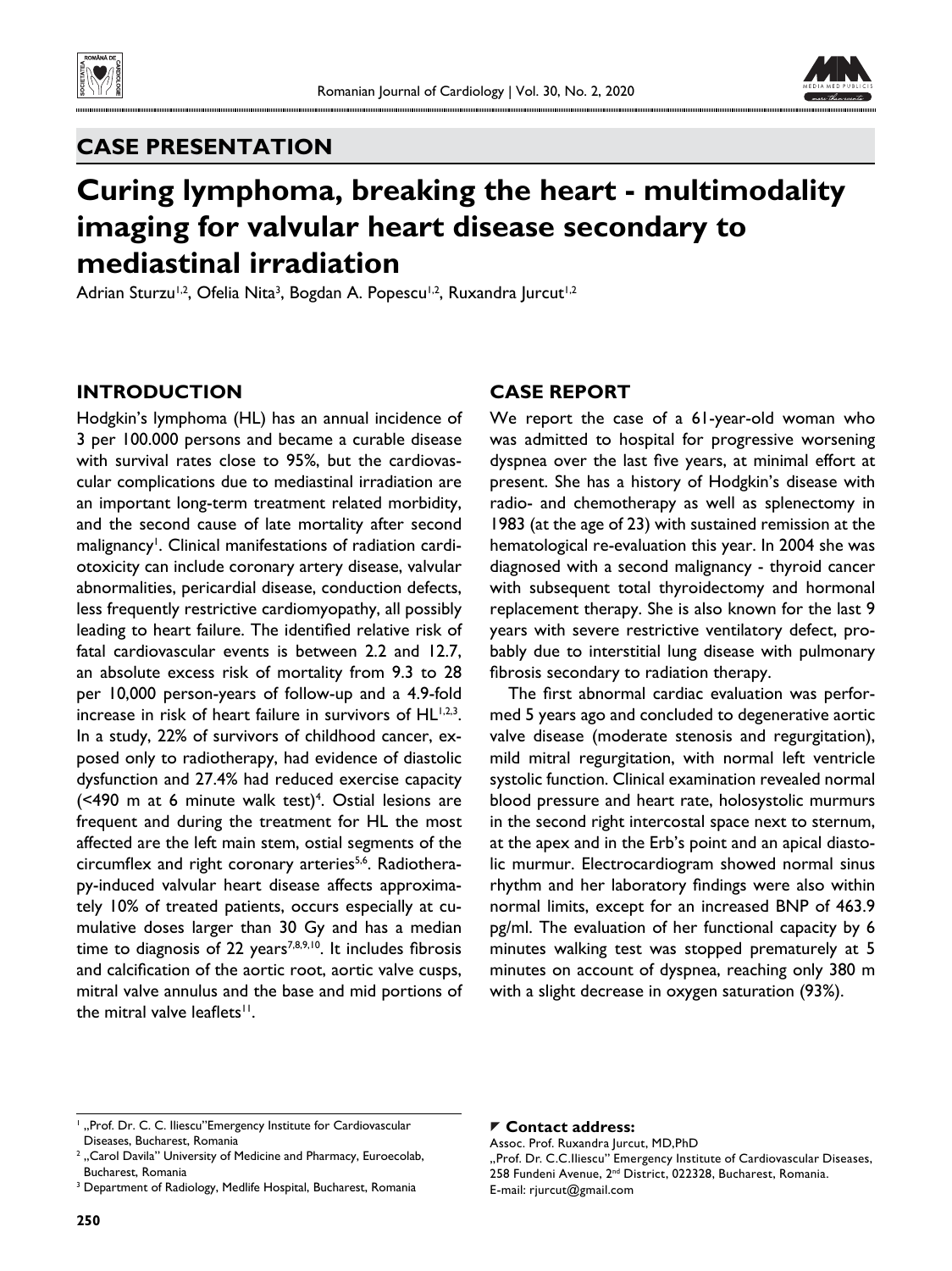Transthoracic echocardiography quantified a progression of the aortic valve disease, now with severe stenosis and moderate regurgitation (Figure 1), mitral valve disease (mild stenosis and moderate regurgitation) (Figure 2), moderate tricuspid regurgitation and secondary pulmonary hypertension (PH) (estimated pulmonary artery systolic pressure (PAP) 91 mmHg), with normal left ventricular systolic function. In the absence of a clear etiology to explain the PH, right heart catheterization was performed and confirmed the PH, with a mean PAP of 50 mmHg and a PCW of 20 mmHg, confirming postcapillary PH. Therefore the patient does not meet the criteria for specific PAH treatment. Coronary angiography showed right-dominant circulation and an ostial stenosis of 60% of the right coronary artery (Figure 3).

The patient has an indication for aortic valve replacement; in the context of past mediastinal radiotherapy the preferred method is transcatheter aortic valve implantation (TAVI). A cardiac computed tomography (CT), with systolic and diastolic multiphase reconstruction, was performed for better characterization of the aortic valve and annulus assessment, as well as for planning, landing zone calcification review and aortic root measurement, in order to perform TAVI procedure. The CT (Figure 4) emphasized the severe annular calcification and described a band of calcification in the posterior wall of the LV outflow tract extended from the left coronary cusp to the mitro-aortic junction (Figure 4D). Also, calcified plaques were described from the aortic root to the level of the first third of the descending aorta, suggestive for porcelain aorta (Figure 4F).

## **DISCUSSION**

The present case is an illustration of the echocardiographic findings of radiotherapy related valvular disease, with fibrosis and calcification of the aortic root and aortic valve cusps, mitral valve annulus and the base and mid portions of the mitral valve leaflets, but with sparing the mitral valve tips and commissures (helping the differential diagnosis with rheumatic disease). The ostial lesions of coronary arteries are frequent after radiotherapy for HL, the most exposed being the left main stem and ostial segments of the circumflex and right coronary arteries. Survivors of HL have four- to seven-fold increased risk of coronary artery disease compared with the general population. Guidelines recommend percutaneous coronary intervention only for ostial lesions of more than 70% before TAVI as a Ila indication, level of evidence  $C<sup>12</sup>$ . Porcelain aorta is frequently associated in this setting. Due to the extensive calcifications of the ascending aorta, mediastinal fibrosis, impaired wound healing and associated coronary artery disease, conventional cardiovascular surgery is frequently prohibited and, when having severe aortic stenosis, patients who underwent mediastinal radiotherapy are eligible for TAVI (class I indication, level of evidence  $B$ <sup>12</sup>. Of note, PH is an independent risk factor for survival after TAVI. Nevertheless, TAVI was proven to lead to an acute improvement of nearly all invasively assessed variables in patients with PH, with a similar improvement in functional NYHA class compared to patients without PH, indicating a similar benefit among survivors<sup>13</sup>.

### **Conflict of interest:** none declared.



Figure 1. Transthoracic echocardiography. A. Parasternal short axis view shows tricuspid aortic valve with limited systolic opening. B. Doppler interrogation of the aortic valve flow shows high peak velocity  $(4.2 \text{ m/s})$  and mean transaortic gradient  $(42 \text{ mmHg})$ .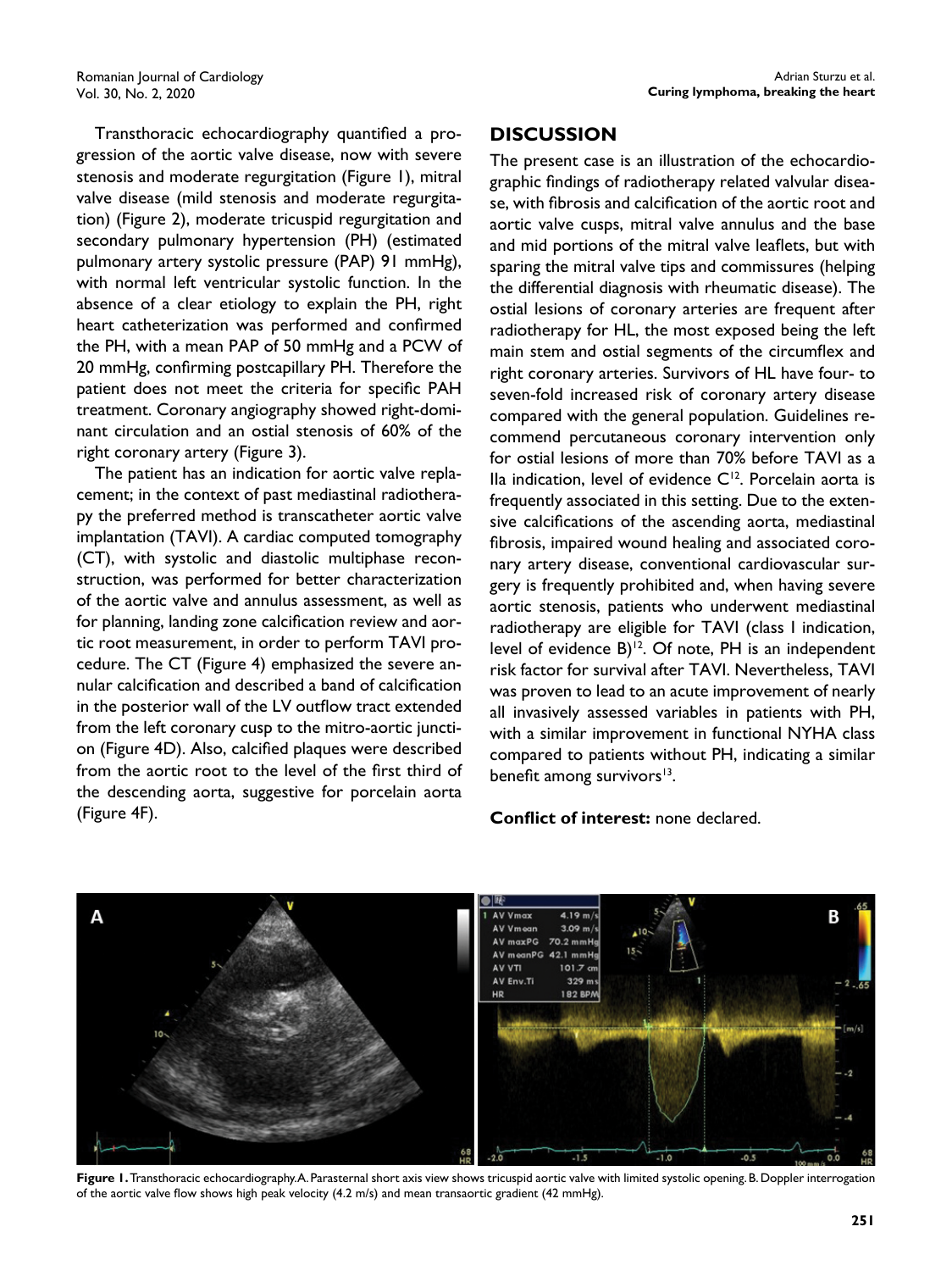Adrian Sturzu et al. **Curing lymphoma, breaking the heart**



Figure 2. Transthoracic echocardiography. A. Zoomed image of apical long axis view showing mitral and aortic valve calcifications. B. Moderate mitral regurgitation. C. Color Doppler interrogation of the mitral valve shows elevated mean transmitral gradient (6.3 mmHg). D. 3D ventricular view of the mitral valve showing the limited maximal diastolic opening.



**Figure 3.** Coronary angiography showing 60% ostial stenosis of the right coronary artery.

#### **References**

- 1. Jaworski C, Mariani JA, Wheeler G, Kaye DM. Cardiac complications of thoracic irradiation. | Am Coll Cardiol 2013;61:2319-2328.
- 2. Zamorano J, Lancellotti P, Muñoz D. 2016 ESC Position Paper on cancer treatments and cardiovascular toxicity developed under the auspices of the ESC Committee for Practice Guidelines: The Task Force for cancer treatments and cardiovascular toxicity of the European Society of Cardiology (ESC). European Heart Journal, Volume 37, Issue 36, 21 September 2016, Pages 2768–2801.
- 3. Aleman BM, van den Belt-Dusebout AW, De Bruin ML, van't Veer MB, Baaijens MH, de Boer JP, Hart AA, Klokman WJ, Kuenen MA, Ouwens GM, Bartelink H, van Leeuwen FE. Blood. 2007 Mar 1;109(5):1878-86
- 4. Armstrong GT, Joshi VM, Ness KK, Marwick TH, Zhang N, Srivastava D, Griffin BP, Grimm RA, Thomas J, Phelan D, Collier P, Krull KR, Mulrooney DA, Green DM, Hudson MM, Robison LL, Plana JC. Comprehensive Echocardiographic Detection of Treatment-Related Cardiac Dysfunction in Adult Survivors of Childhood Cancer: Results From the St. Jude Lifetime Cohort Study. J Am Coll Cardiol. 2015 Jun 16;65(23):2511-22.
- 5. Darby SC, Ewertz M, McGale P, Bennet AM, Blom-Goldman U, Bronnum D, Correa C, Cutter D, Gagliardi G, Gigante B, Jensen MB, Nisbet A, Peto R, Rahimi K, Taylor C, Hall P. Risk of ischemic heart disease in women after radiotherapy for breast cancer. N Engl J Med 2013;368:987–998.